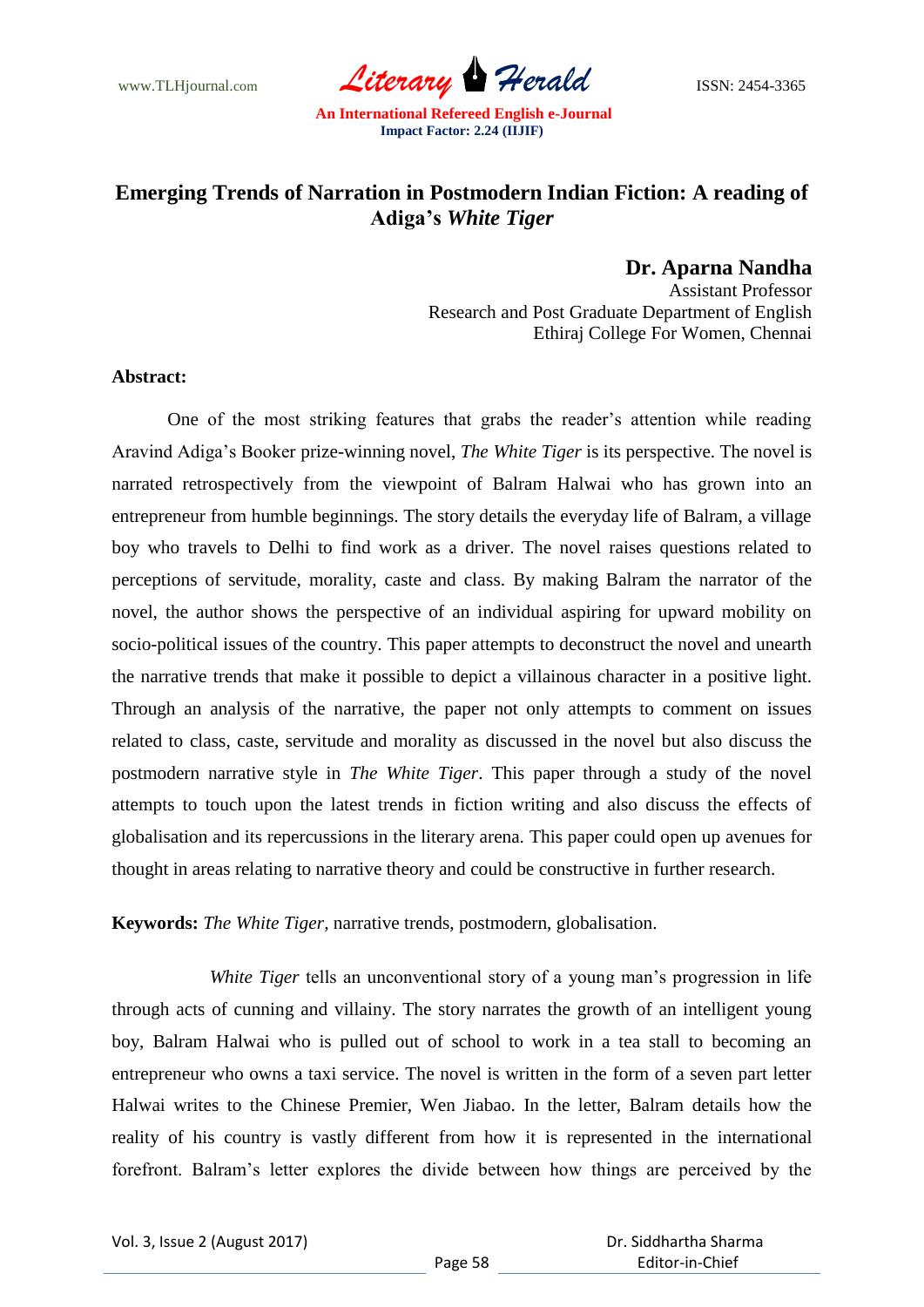www.TLHjournal.com *Literary Herald* ISSN: 2454-3365

privileged section of people who have the agency and power to narrate their own tales and the actual ground reality of life lived by the subaltern people in the country. The novel by giving agency to a subaltern to write the story of his own life explores concepts such as class, caste, servitude and morality from the perspective of the underprivileged. This paper intends to read the techniques of narration used in the novel to explore the subjects discussed.

The novel opens with the format of a letter addressed to Mr Premier, Wen Jiabao who is due to visit India shortly to meet with the entrepreneurs of Bangalore and learn their success stories. The letter Balram writes is a response to Jiabao"s visit for it details the story of his success. He writes, "If anyone knows the truth about Bangalore, it's *me.*" (Adiga 4). The narrative thereby not only has a claim to truth but it is also an attempt to establish an agency for the millions who do not speak for themselves. Balram dismisses the story of India as told by the Prime Minister as a false cover for the complicated, corrupt and sad social reality of the country. He narrates an episode where his former master refers to him and all the uneducated people in the country as "half-baked" arguing "*That's* the whole tragedy of this country." (Adiga 7). Balram, however, goes on to argue that people are "half-baked" because the country"s poverty and personal circumstances did not allow them to complete their education. He writes,

Me and thousands of others in this country like me, are half-baked, because we were never allowed to complete our schooling. Open our skulls, look in with a penlight, and you"ll find an old museum of ideas: sentences of history or mathematics remembered from school textbooks…,bits of All India Radio news bulletins, things that drop into your mind, like lizards from the ceiling, in the half hour before falling asleep—all those ideas, half formed and half digested and half correct, mix up with other half cooked ideas in your head, and I guess these half formed ideas bugger one another, and make more half formed ideas, and this is what you act on and live with. (Adiga 8)

While Balram acknowledges the truth in Mr Ashok's argument, he claims that "fully formed fellows" do nothing either, for they work white-collared jobs and take orders from men for the rest of their lives. Balram says that entrepreneurs are made from "half-baked" people.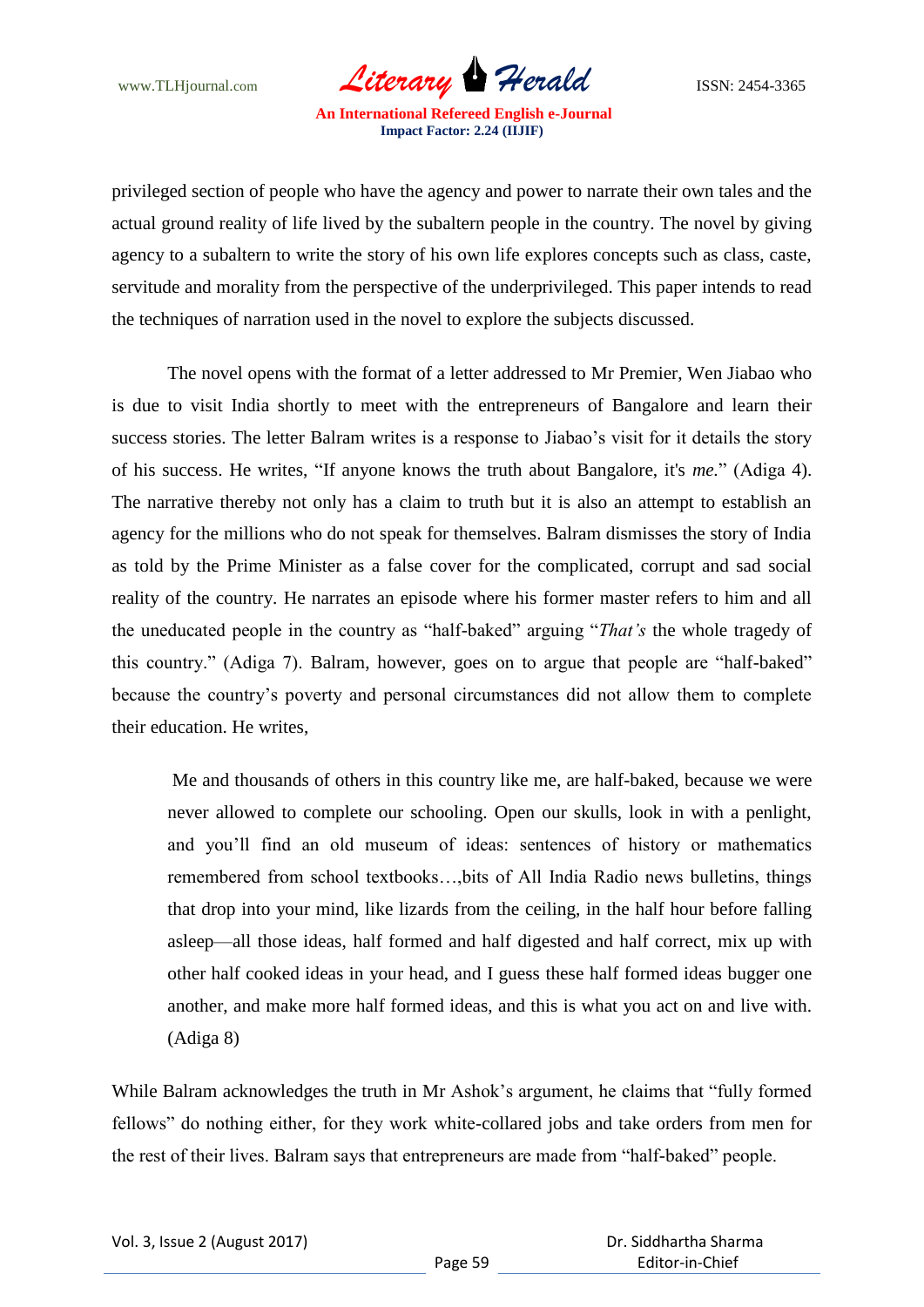www.TLHjournal.com *Literary Herald* ISSN: 2454-3365

He goes back to the story of how he came to Bangalore. He cites a notice published by the department of police seeking help from the civilians in locating him for being a suspect in the murder of Mr Ashok, his ex-boss. What is interesting about this notice is that thousands of young people could fit into the description given by the police and the photo of Balram they had published was unclear suggesting that his identity is vague and easily replicable in the government records. His identity becomes noticeable and important only after he had murdered a rich man—a man of importance. Balram"s story implies that he is a citizen with no actual rights or duties. Even his right to the franchise is exercised by other people working for corrupt politicians in his namesake. He writes,

Here's a little souvenir of your Indian visit to keep with you. Balram Halwai is a vanished man, a fugitive, someone whose whereabouts are unknown to the police, right?

Ha!

The police know exactly where to find me. They will find me dutifully voting on election day at the voting booth in the school compound in Laxmangarh in Gaya District, as I have done in every general, state, and local election since I turned eighteen.

I am India's most faithful voter, and I still have not seen the inside of a voting booth. (Adiga 60)

Thus Balram's narrative weaves a critique of the Government's disinterest in its citizens. His narrative categorises the world into two—the light and darkness. B. H Goh in his article that studies diasporic identity and its connection to narrating India writes,

"Darkness" is not merely an impressionistic term, but is actually used as a symbol of India"s social condition, whose malignity manifests itself in individual characters as a moral darkness, a propensity for cruelty and betrayal that appears (in the individual) to be almost essentialist in its inexplicability. (333)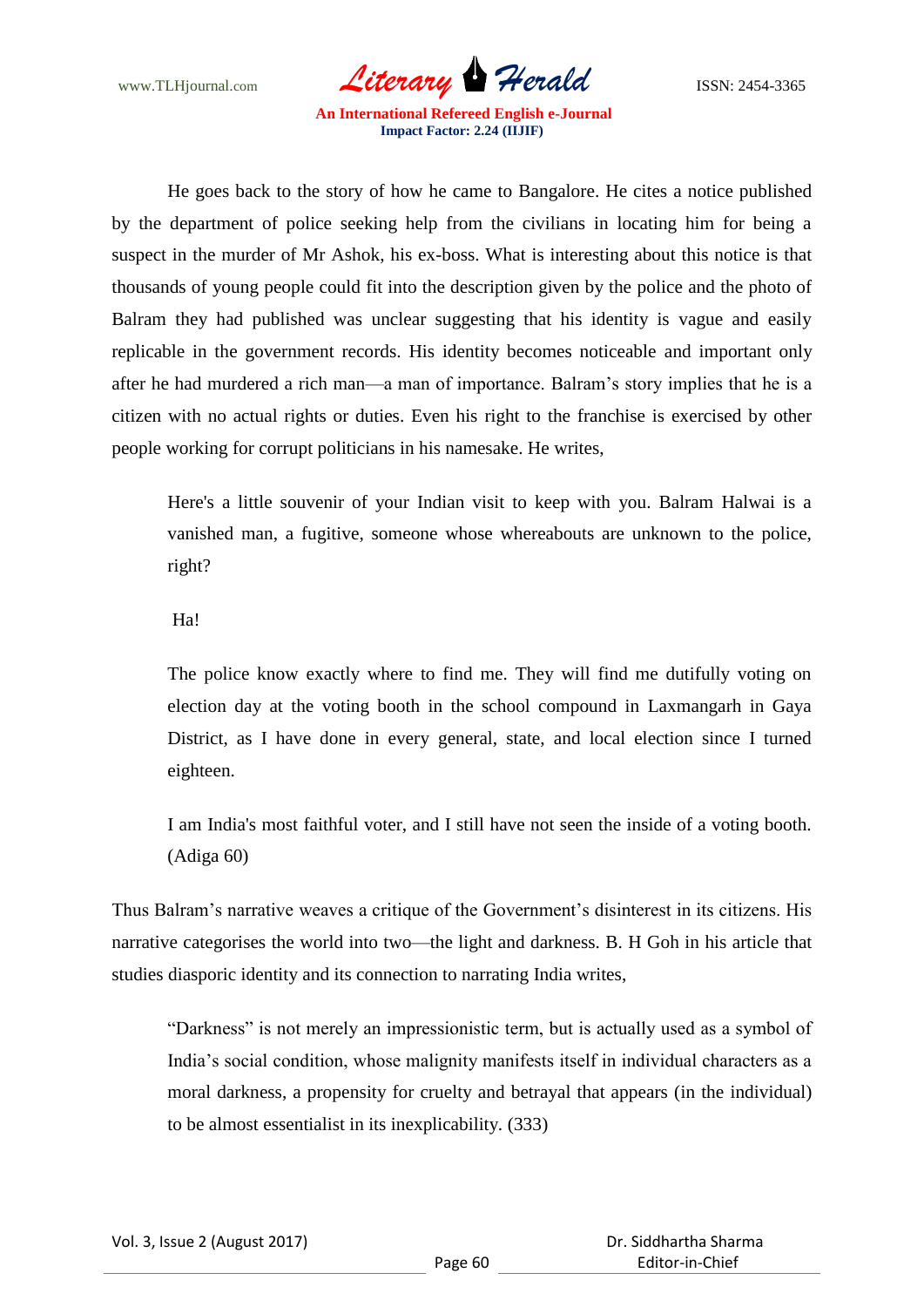www.TLHjournal.com *Literary Herald* ISSN: 2454-3365

Balram"s categorisation of light and dark is, however, different. In Bangalore, Balram claims to be in the light. His life is much more comfortable and economically stable. However back home, he was in the dark. He says that he was initially called "Munna" which means boy in the vernacular. His own people did not bother to give him a name. It was only his class teacher who named him Balram. In the dark, he had no visibility. He could easily become one among the crowd. In the darkness, Balram says, the water buffalo was more important than the people for it gave milk and more milk meant more money. So it was the water buffalo who used to get the best food in the family. So Balram"s categorization of the light and dark is more based on visibility, individualism and economic self-sufficiency. Mendes who writes about the narration of exotic dark India in *White Tiger* says, "The India of Light is that of wealth, technology and knowledge, while the India of Darkness (where the majority of Indians live) is that of misery, destitution and illiteracy." (277). Balram in the novel writes,

Please understand, Your Excellency, that India is two countries in one: an India of Light, and an India of Darkness. The ocean brings light to my country. Every place on the map of India near the ocean is well off. But the river brings darkness to India—the black river.

Which black river am I talking of—which river of Death, whose banks are full of rich, dark, sticky mud whose grip traps everything that is planted in it, suffocating and choking and stunting it?

Why, I am talking of Mother Ganga, daughter of the Vedas, river of illumination, protector of us all, breaker of the chain of birth and rebirth. Everywhere this river flows, that area is the Darkness. (Adiga 10)

In the darkness, class and caste contributes as the markers of identity. Balram"s narration is against the constructed binary of the high and low in the social hierarchy. His aspirations to traverse the boundary and cross from low to the high is what makes him explore methods of violence and cunning. He is convinced that he can never progress in the social order by being faithful. The social order was constructed in such a way that one had to stay in the same caste/class that one is born into. Balram once asks his fellow driver what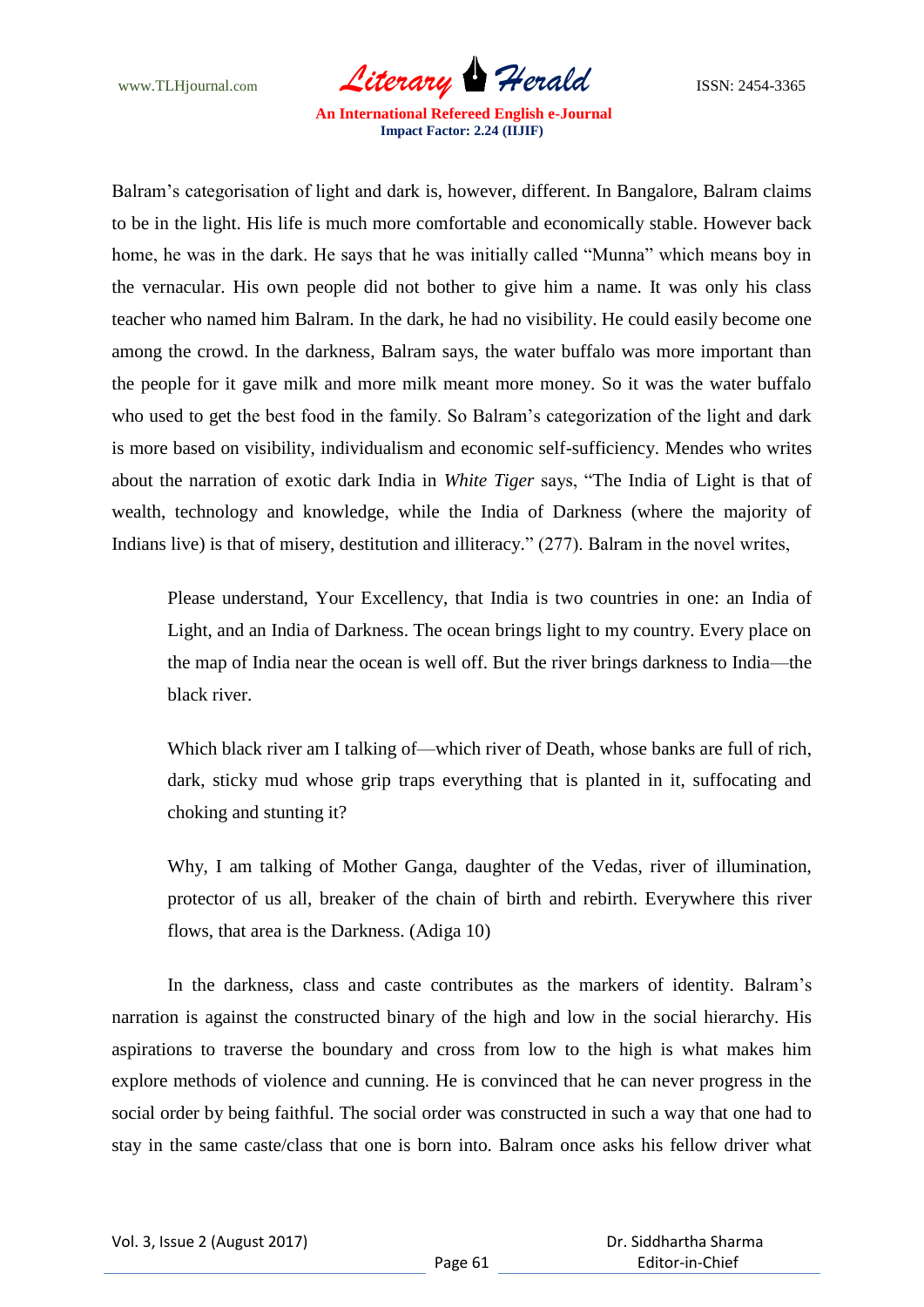

happens when they become old and is no longer able to earn their living. To this the other driver replies,

"Well," he said, "a driver is good till he's fifty or fifty-five. Then the eyes go bad and they kick you out, right? That's thirty years from now, Country-Mouse. If you save from today, you'll make enough to buy a small home in some slum. If you've been a bit smarter and made a little extra on the side, then you'll have enough to put your son in a good school. He can learn English, he can go to university. That's the best-case scenario. A house in a slum, a kid in college." (Adiga 119)

The idea that his life is never going to take a good turn hits Balram. Beliefs of morality and righteousness that are imparted into young minds through tales and cultural rituals now look like traps that facilitated the establishment and continuance of a said social hierarchy. Balram writes, "...this is Hanuman, everyone's favorite god in the Darkness. Do you know about Hanuman, sir? He was the faithful servant of the god Rama, and we worship him in our temples because he is a shining example of how to serve your masters with absolute fidelity, love, and devotion." (Adiga 13).

In Balram"s narrative, he predicts a shift in the world order and says that "the future of the world lies with the yellow man and the brown man now that our erstwhile master, the White skinned man has wasted himself through buggery, mobile phone usage and drug abuse" (Adiga 4). With the advancement of technology and globalisation, he presumes that the roles have reversed and the future of the world lies with the east. He criticises the education system for inculcating moral values which subject one to self-scrutiny and prevent them from progressing in life. This is a typical example of the Foucauldian "panopticon". Foucault in his works has discoursed elaborated on how power and knowledge are intricately linked. His cardinal thesis is that knowledge is constructed in such a way as to feed into the structures of power—coercive and forceful. What Balram does in the novel is precisely break out of the structure of power and make a life for himself. Balram keeps repeating to himself a line from a poem that a book seller had once read to him, *"'You were looking for the key for years/But the door was always open!'"* (Adiga 151). The repetition of this line serves to enforce the idea that he should not become the object of his own principle.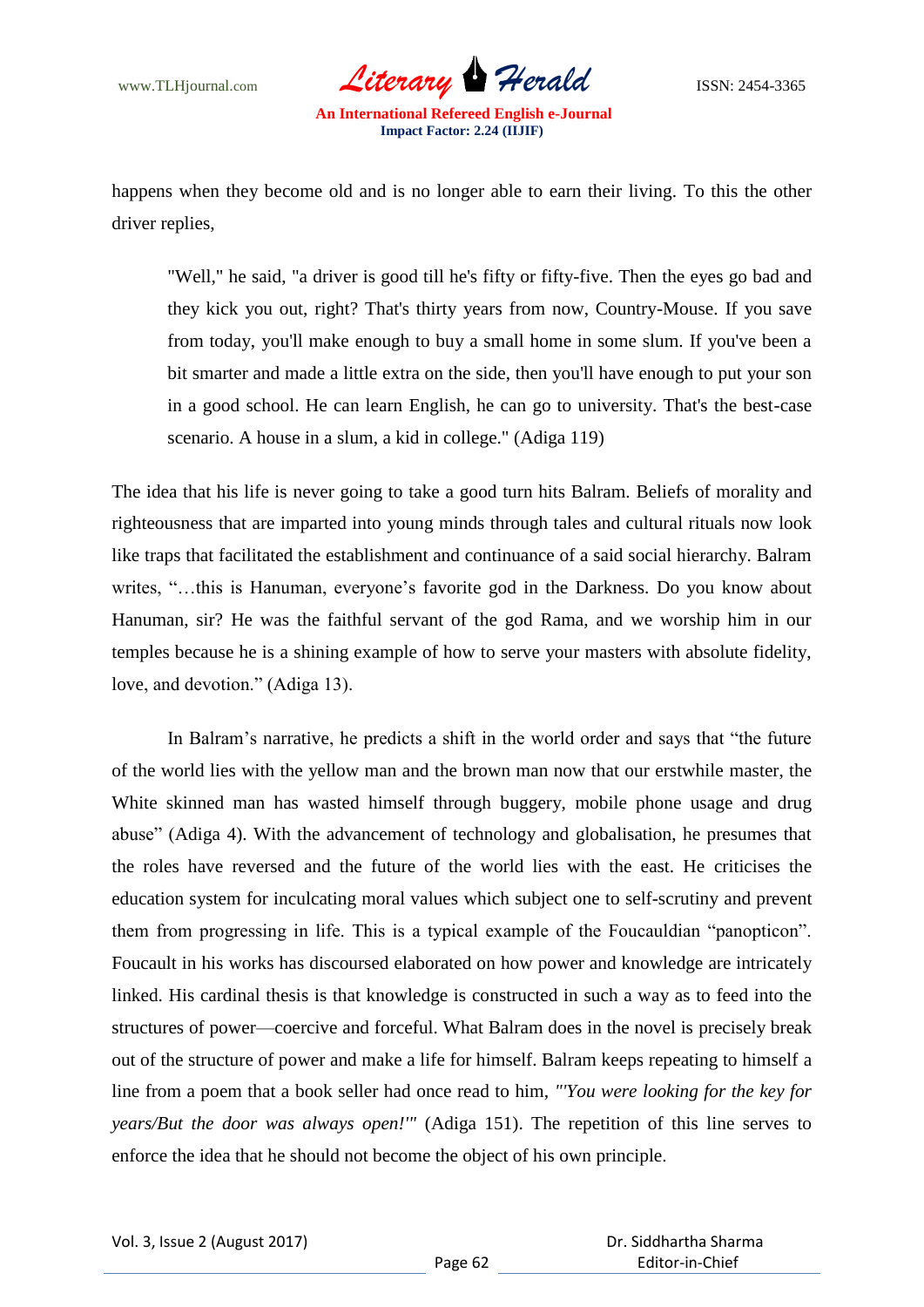www.TLHjournal.com *Literary Herald* ISSN: 2454-3365

Balram"s narration makes it a point to show a particular incident from both the master's perspective and the servant's perspective. In the part of the story where Balram finds work as a second driver in the Stork"s household, he feels overjoyed to have a room to stay in even though it meant he had to share it with the first driver. But when one day Mr. Ashok visits him and feels sorry for the condition of the room he had to stay in, Balram, for the first time, looks around him through the eyes of his master. What he sees then is vastly different from what he saw as a servant. Balram writes, "Until then I had never noticed how the paint on the ceiling was peeling off in large flakes, and how there were spiderwebs in every corner. I had been so happy in this room until now." (Adiga 47). Until then, Balram was trained to feel grateful for the little things he received from his master. He was so convinced that he had no rights that it felt like a mistake to even ask for basic amenities to his master.

The story that Balram sets against the oft represented tales of progress and equality in the country is a tale of grave mistakes, opportunism and revolt. It speaks about a nonegalitarian social order where the rich become richer and poor poorer. On the subject of master-sevant relationship, Sawhney writes commenting on Aravind Adiga's novel,

The servant-master system implies two things: One is that the servants are far poorer than the rich—a servant has no possibility of ever catching up to the master. And secondly, he has access to the master— the master's money, the master's physical person. Yet crime rates in India are very low. Even though the middle class—who often have three or four servants— are paranoid about crime, the reality is a master getting killed by his servant is rare…. You need two things [for crime to occur]—a divide and a conscious ideology of resentment. We don"t have resentment in India. The poor just assume that the rich are a fact of life.... But I think we're seeing what I believe is a classbased resentment for the first time. ( 2008).

Adiga points out that people get used to the discrimination and injustice prevelant in the society to the point that it is seen as a normal everyday reality. Sebastian who comments on the poor-rich divide as narrated in *The White Tiger* writes, "Social discontent and violence has been on the rise. What Adiga highlights is the ever widening gap between the rich and the poor and the economic system that lets a small minority to prosper at the expense of the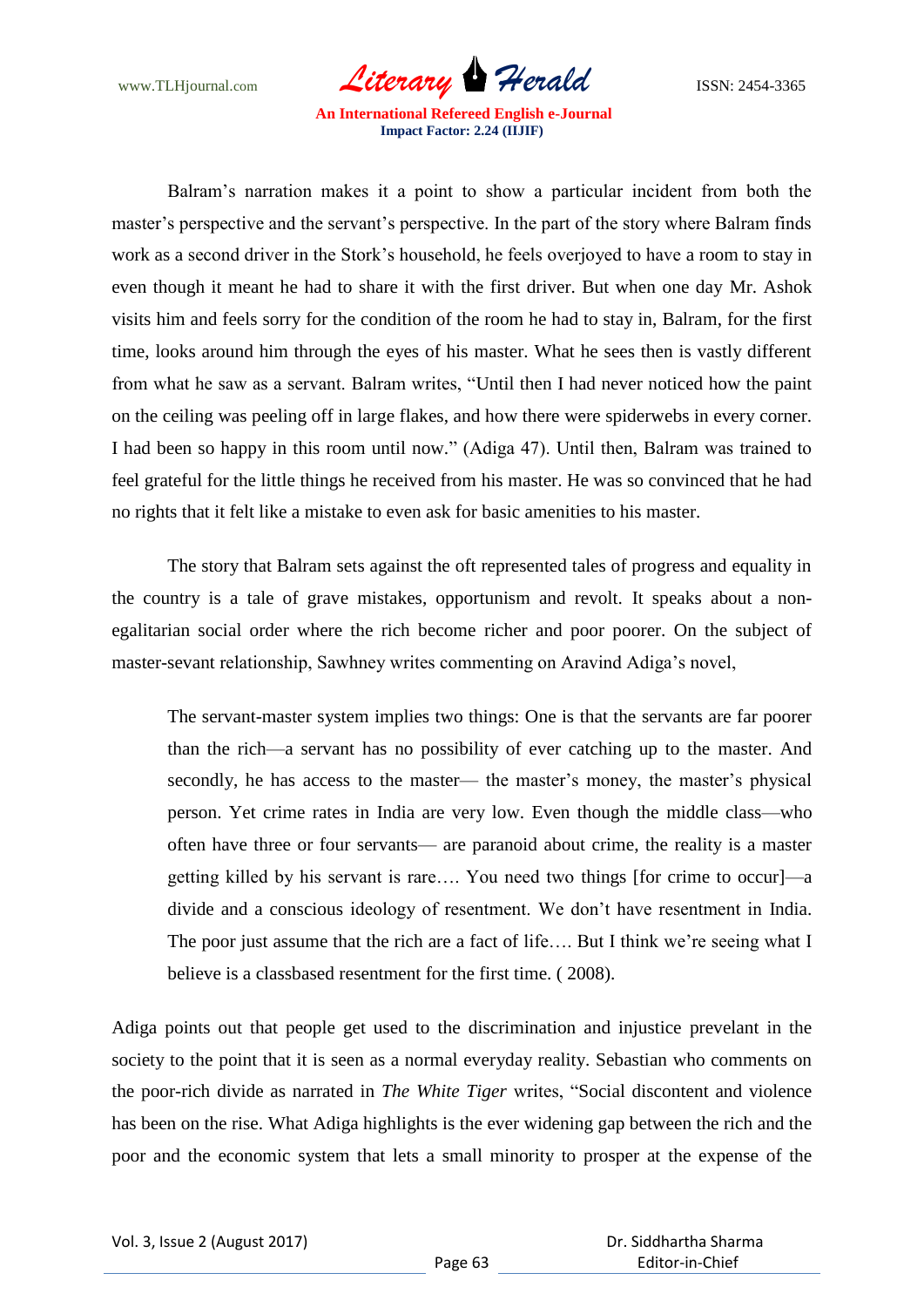www.TLHjournal.com *Literary Herald* ISSN: 2454-3365

majority." (230) Balram"s experiences of feeling anxious despite committing no crime, makes the reader rethink notions of class and the parameters it sets around the social life of people. Balram"s thought of entering a mall is accompanied by a sense of anxiety because it is not one of the places that a man from his social-class frequents. Even aspiring to frequent the places that people of the upper strata frequent is considered a violation of the long established social heirarchy.

The story when narrated in retrospect has the advantage of foretelling a happy ending and thereby justifying the ways taken by Balram to advance in life. The murder of Mr. Ashok looks justifiable from his perspective because that was the only way out of the poverty and misery for Balram. The metaphor that Balram employs is that of a rooster coop.

Go to Old Delhi, behind the Jama Masjid, and look at the way they keep chickens there in the market. Hundreds of pale hens and brightly colored roosters, stuffed tightly into wire-mesh cages, packed as tightly as worms in a belly, pecking each other and shitting on each other, jostling just for breathing space; the whole cage giving off a horrible stench—the stench of terrified, feathered flesh. On the wooden desk above this coop sits a grinning young butcher, showing off the flesh and organs of a recently chopped-up chicken, still oleaginous with a coating of dark blood. The roosters in the coop smell the blood from above. They see the organs of their brothers lying around them. They know they're next. Yet they do not rebel. They do not try to get out of the coop.

The very same thing is done with human beings in this country. (Adiga 102)

Balram"s narrative justifies the murder he committed as an act of survival. He did not want to follow the other chickens to a helpless death. So he chooses violence over his own miserable death. Sebastian writes, "He decides to ape his masters to become a bigbellied man, by resorting to corrupt ways he has learnt through bribery, crime, disregarding all civilized ways of life. His violent bid for freedom is shocking." (236). His violence is shocking but it is also his only redemption.